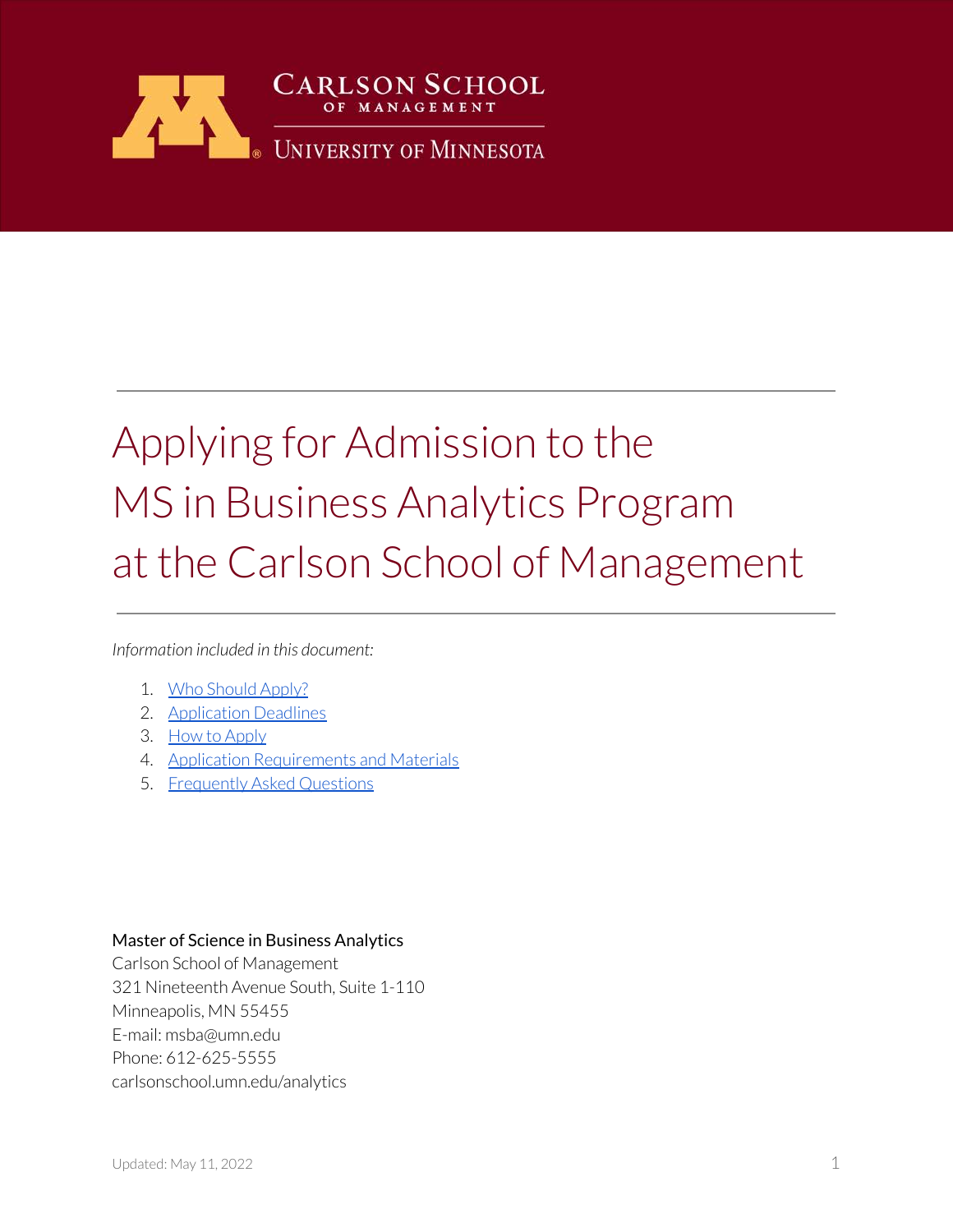# <span id="page-1-0"></span>Who Should Apply?

The MS in Business Analytics is a rigorous, fast-paced graduate program for analytical thinkers with an interest in business. Qualified applicants should demonstrate a capacity for intense academic study, a propensity for mathematics and programming, and a basic understanding of business fundamentals. Recent graduates and early-career professionals with analytical backgrounds are eligible for the program.

Ideal candidates should meet the following criteria:

- Undergraduate degree in economics, mathematics, engineering, business, computer science, statistics, or related field is preferred, but not required.
- Demonstrated competency in computer programming in at least one of the following computer programming languages is required: Python, R, C, C++, C#, VB, Java, or PHP. Academic transcripts, certificates from online courses, or work experience may be cited to meet this requirement.
- At least one-semester college level calculus course is required.
- Full-time work experience is **not required**. We do strongly recommend having at least some related internship(s) involving analyzing data, using technical software, and/or applying computer programming languages (e.g., Python, R, SQL, C, C++, C#, VB, Java, or PHP), in addition to having related academic or extracurricular experiences.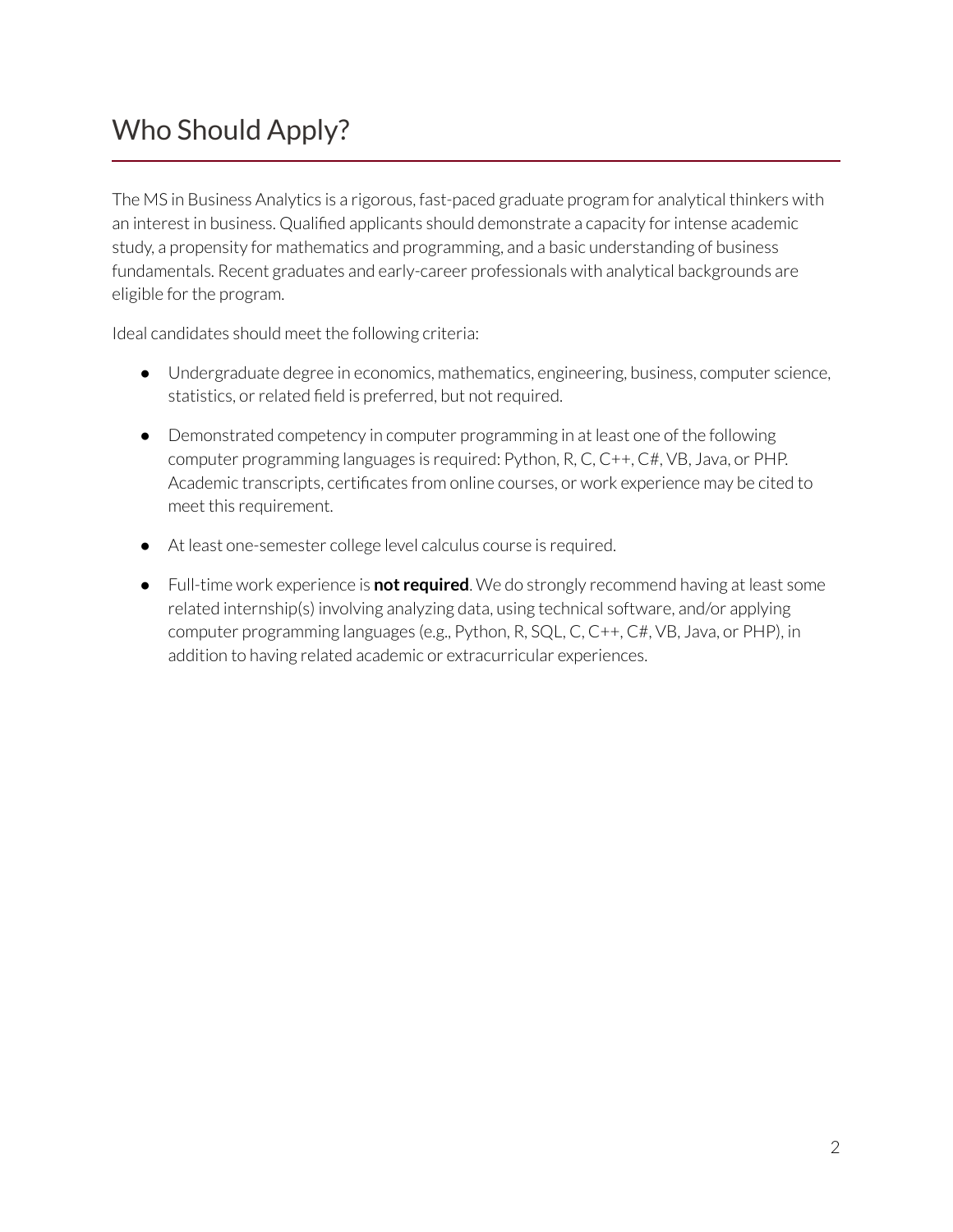# <span id="page-2-0"></span>Application Deadlines

The following application rounds and deadlines are for applicants who wish to start the MSBA program in Summer of 2023.

Admitted students who enroll in the program are required to arrive on campus in time for the **required program orientation in late May 2023** (exact dates to be determined). No exceptions are made to this requirement.

|         | <b>Submission Deadline</b>                                      | <b>Decision Notification Deadline</b> |
|---------|-----------------------------------------------------------------|---------------------------------------|
| Round 1 | November 1, 2022                                                | December 31, 2022                     |
| Round 2 | January 3, 2023                                                 | March 15, 2023                        |
| Round 3 | February 1, 2023<br>Final deadline for international applicants | April 15, 2023                        |
| Round 4 | March 15, 2023<br>Final deadline for domestic applicants        | April 30, 2023                        |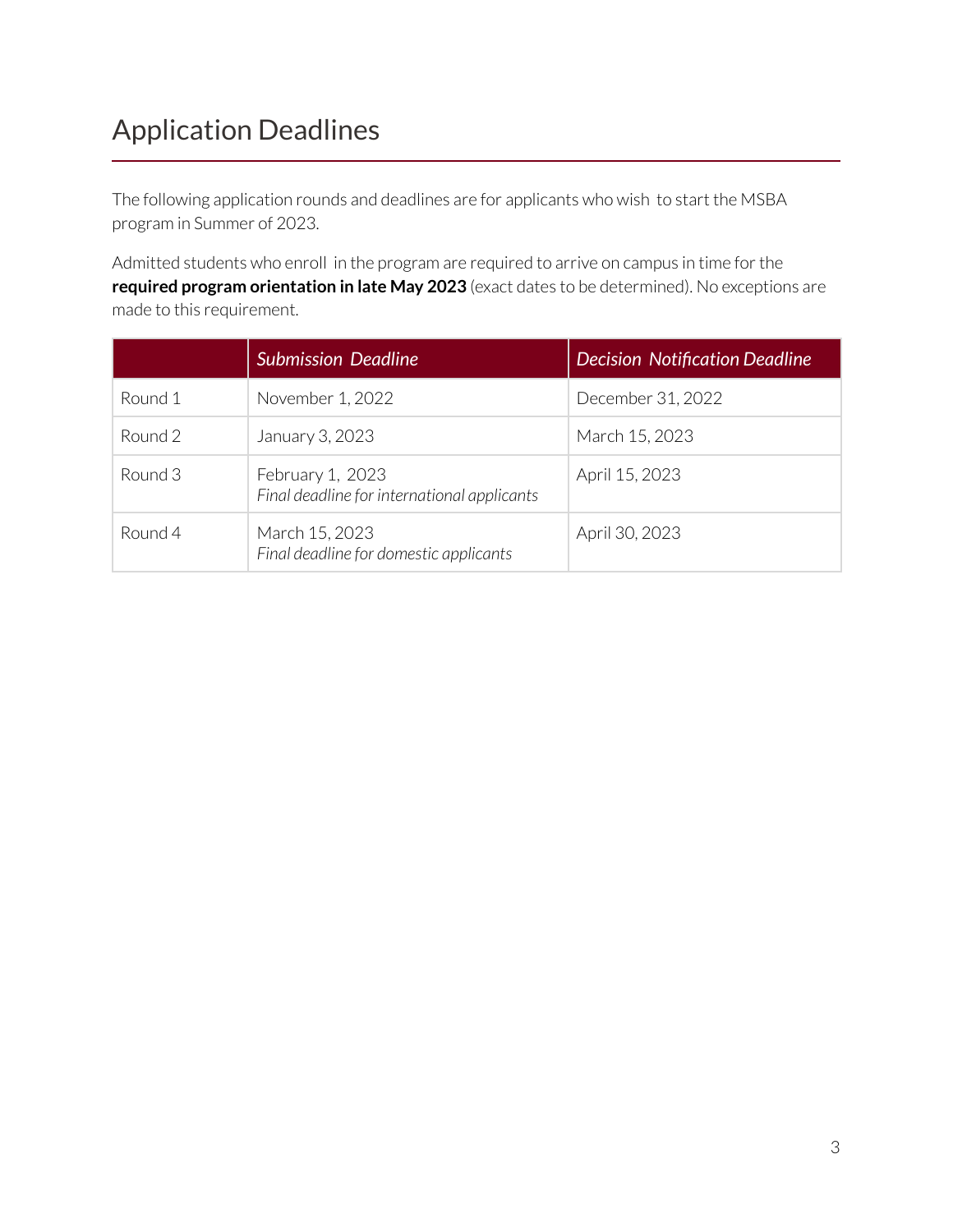# <span id="page-3-0"></span>How to Apply

Г

Follow the steps below to prepare your application.

### *Step 1: Read this Document Carefully*

Details about all the required information and materials can be found in the [Application](#page-8-0) [Requirements and Materials](#page-8-0) section of this document. Refer to them to ensure a smooth application process.

#### *Step 2: Prepare Your Application Materials*

You will need the following materials to complete your application:

| <b>Academic History</b>        |                                                                                                                                  | <b>Personal Information</b> |                                                                                                                                                                                                                                                                   |
|--------------------------------|----------------------------------------------------------------------------------------------------------------------------------|-----------------------------|-------------------------------------------------------------------------------------------------------------------------------------------------------------------------------------------------------------------------------------------------------------------|
| $\Box$                         | <b>Academic Transcripts</b>                                                                                                      | $\Box$                      | Personal Statement (3 short answer essays<br>compiled in one document)                                                                                                                                                                                            |
| $\Box$                         | <b>Completion of Calculus Course</b><br>Documentation                                                                            | $\Box$                      | <b>Video Essay</b>                                                                                                                                                                                                                                                |
| $\hfill \Box$                  | <b>Computer Programming Competency</b><br>Documentation                                                                          |                             | Recommendations                                                                                                                                                                                                                                                   |
| $\Box$                         | <b>GMAT or GRE Scores</b>                                                                                                        | $\Box$                      | Names and contact information for two<br>persons who can speak to your ability to                                                                                                                                                                                 |
| $\Box$                         | <b>English Language Test Scores (if applicable)</b>                                                                              |                             | succeed in the program (can be academic<br>or professional recommendations)                                                                                                                                                                                       |
| <b>Professional Experience</b> |                                                                                                                                  | Other                       |                                                                                                                                                                                                                                                                   |
| $\Box$                         | <b>Current Resume or CV (detailing</b><br>employment history, work experience, and<br>quantitative/technical project experience) | $\Box$                      | Credit card or bank information to pay the<br>required non-refundable application fee<br>(\$75 for U.S. citizens; \$95 for international<br>applications and U.S. residents with foreign<br>credentials; \$0 for applicants who served<br>in the US Armed Forces) |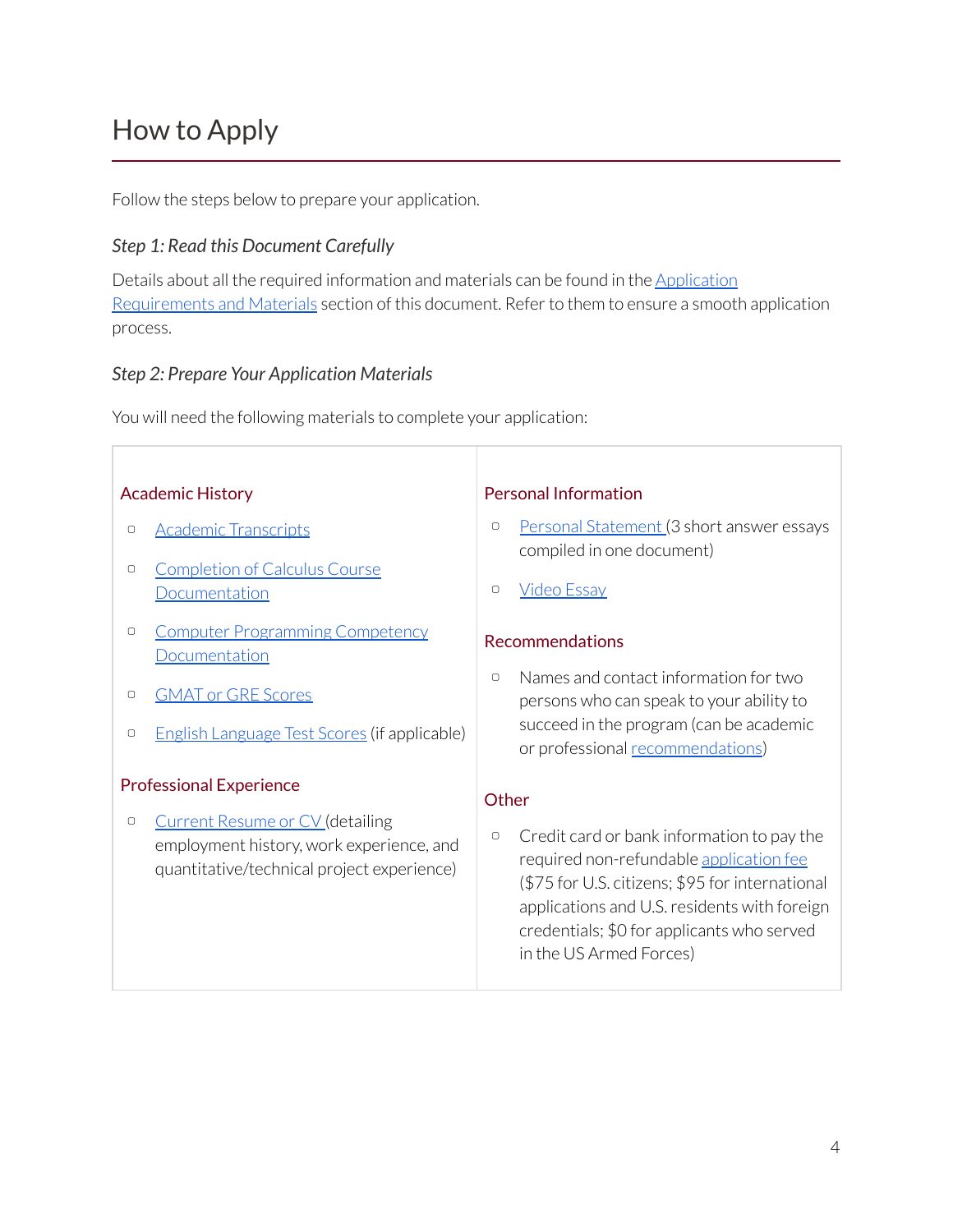### *Step 3: Create an Online Account at [choose.umn.edu](https://choose.umn.edu/apply/)*

The University of Minnesota uses an online application portal. You will access the portal at [choose.umn.edu](https://choose.umn.edu/apply/) to upload your application materials .



To access the portal, you will need to create an account and password:

Once you begin your online application, the system will allow you to save your work and return to it at any time. This means you can complete your application over multiple sessions if needed.

Note: You will receive application update emails from **gradappinfo@umn.edu** and mbamsapp@umn.edu. Please add these emails to your contact list or safe list so that important updates are not caught in your spam filter.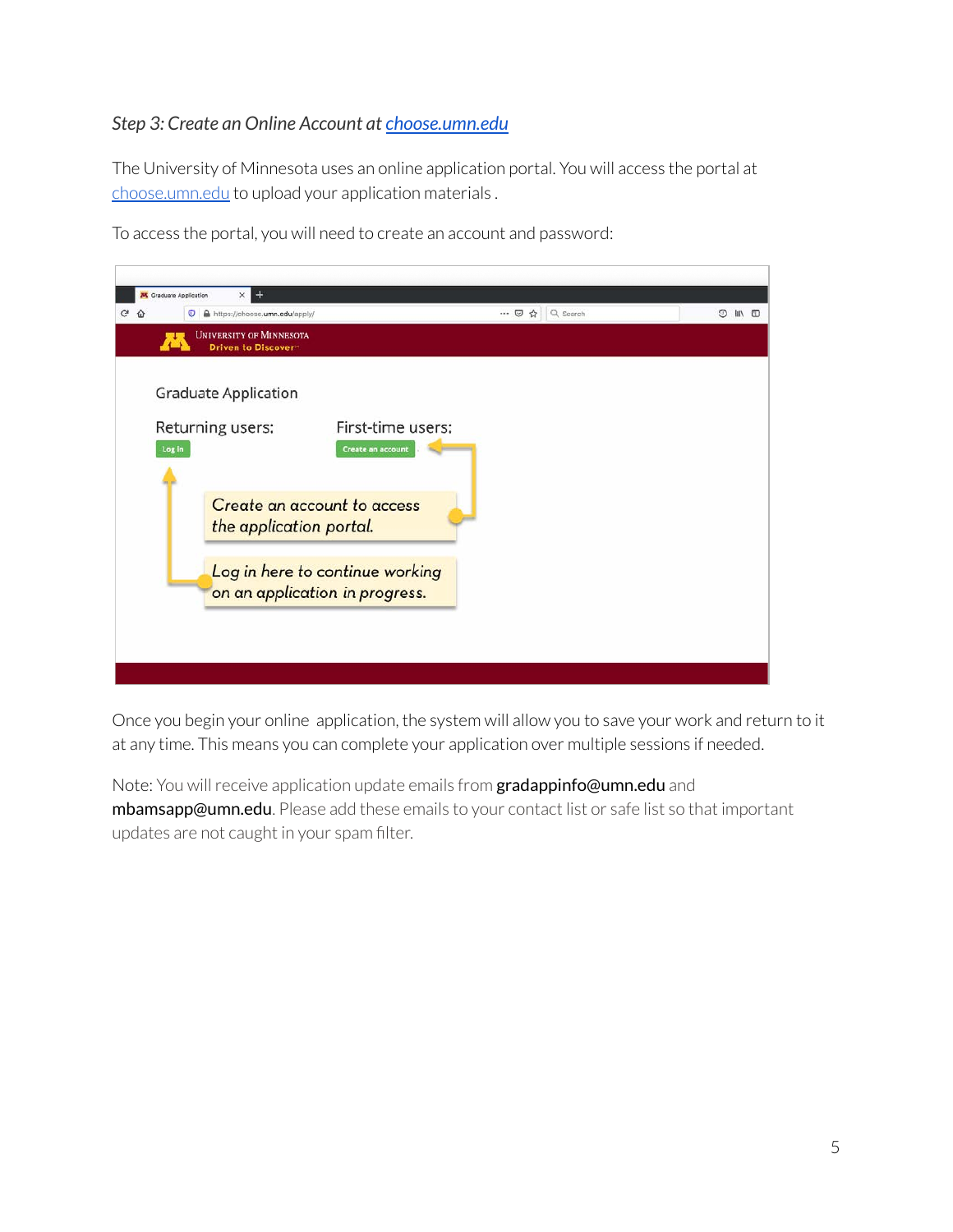### *Step 4: Start a New Application and Select the Appropriate Program*

Once you have created your account, the system will ask you to specify the program for which you are applying. Use the filters to find and select the MS in Business Analytics program at the Carlson School of Management (Twin Cities campus).

| Home<br>◚         |                                                                                                 |  |  |
|-------------------|-------------------------------------------------------------------------------------------------|--|--|
| Program Selection | Program Selection                                                                               |  |  |
|                   | Narrow your program options by selecting the University of Minnesota campus you plan to attend. |  |  |
|                   | University of Minnesota - Twin Cities                                                           |  |  |
|                   | πιται ως ευπαχαιοειτυνι (υμεινιται).                                                            |  |  |
|                   | Carlson School of Management                                                                    |  |  |
|                   | Carlson School of Management Programs:                                                          |  |  |
|                   |                                                                                                 |  |  |
|                   | Accountancy - MAcc                                                                              |  |  |
|                   | Applied Business Analytics MABA                                                                 |  |  |
|                   | Asset Management Postbaccalaureate Certificate                                                  |  |  |
|                   | <b>Business Administration - Executive MBA</b>                                                  |  |  |
|                   | Business Administration - Full-Time MBA<br>Business Administration - Online MBA                 |  |  |
|                   | Business Administration - Part-Time MBA                                                         |  |  |
|                   | <b>Business Administration PhD</b>                                                              |  |  |
|                   | <b>Business Analytics - MS</b>                                                                  |  |  |
|                   | <b>Business Analytics Postbaccalaureate Certificate</b>                                         |  |  |
|                   | <b>Business Taxation MBT</b>                                                                    |  |  |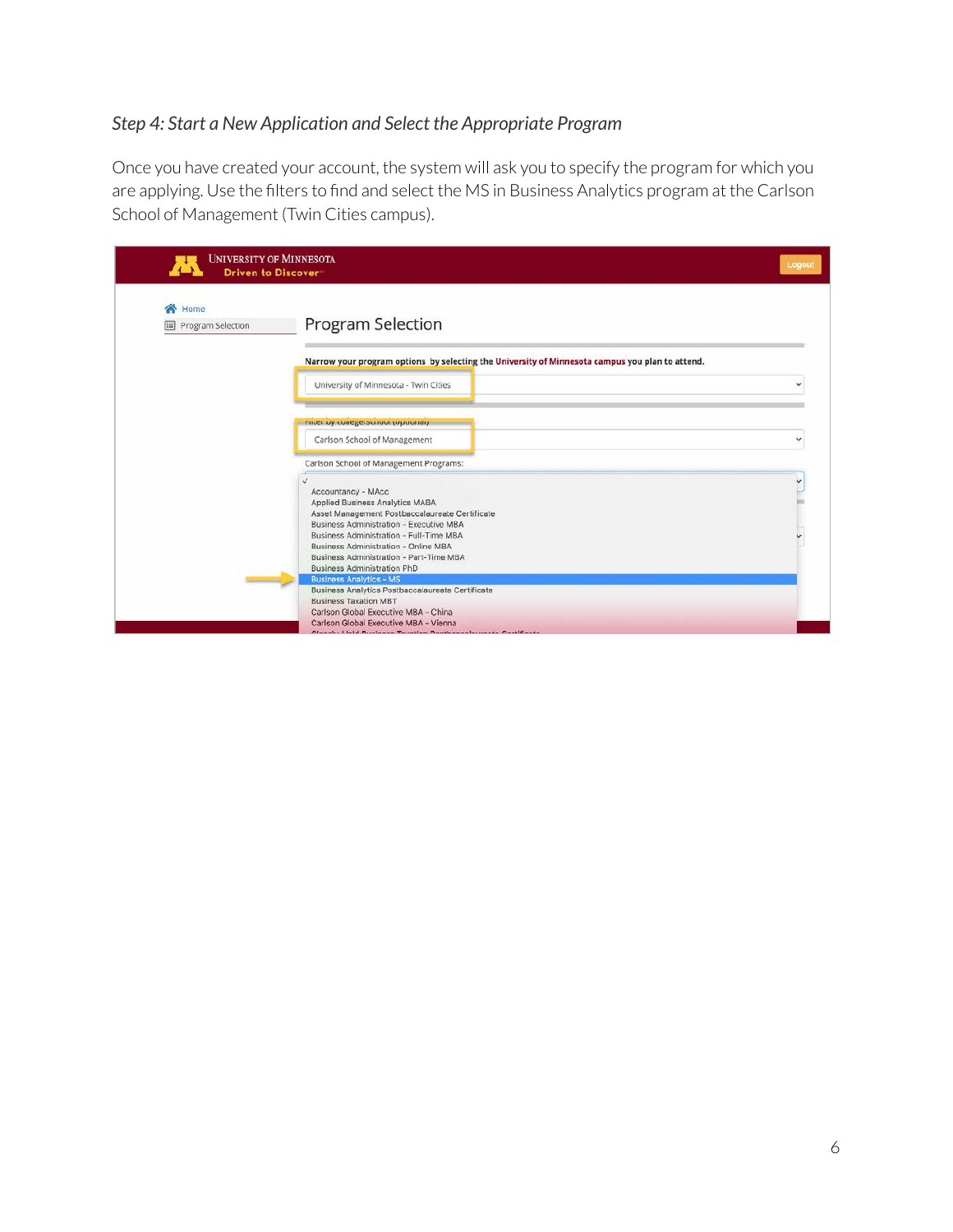### *Step 5: Upload Your Application Materials*

Once you have selected the program, the system will guide you through a series of screens. You will be asked to provide information about yourself, answer various questions, and upload the required application materials. Most of this will be self-explanatory.

You will need to indicate the proposed term of entry for the program. The MS in Business Analytics program begins each year in **Summer Term only**.

| Completion of at least one semester of a college-level calculus course is required for admission to the program. If you have                                                                                                                                                                                                                                                                            |
|---------------------------------------------------------------------------------------------------------------------------------------------------------------------------------------------------------------------------------------------------------------------------------------------------------------------------------------------------------------------------------------------------------|
| Please provide the name of the institution where you completed this course as well as the name and number of the course that<br>satisfies this requirement. Also upload a course description or syllabus indicating the core concepts or themes covered. This course<br>must appear on your transcript with a grade of completion (uploaded in the Educational Background section of this application). |
|                                                                                                                                                                                                                                                                                                                                                                                                         |
|                                                                                                                                                                                                                                                                                                                                                                                                         |
|                                                                                                                                                                                                                                                                                                                                                                                                         |
|                                                                                                                                                                                                                                                                                                                                                                                                         |
|                                                                                                                                                                                                                                                                                                                                                                                                         |
|                                                                                                                                                                                                                                                                                                                                                                                                         |

As you work your way through the screens, you can use the left-hand navigation links to move between sections. Remember that the system will allow you to save your work and return to it at any time. This means you can complete your application over multiple sessions if needed.

For full details on the documentation you will need to upload, see the [Application Requirements and](#page-8-0) [Materials](#page-8-0) section of this document.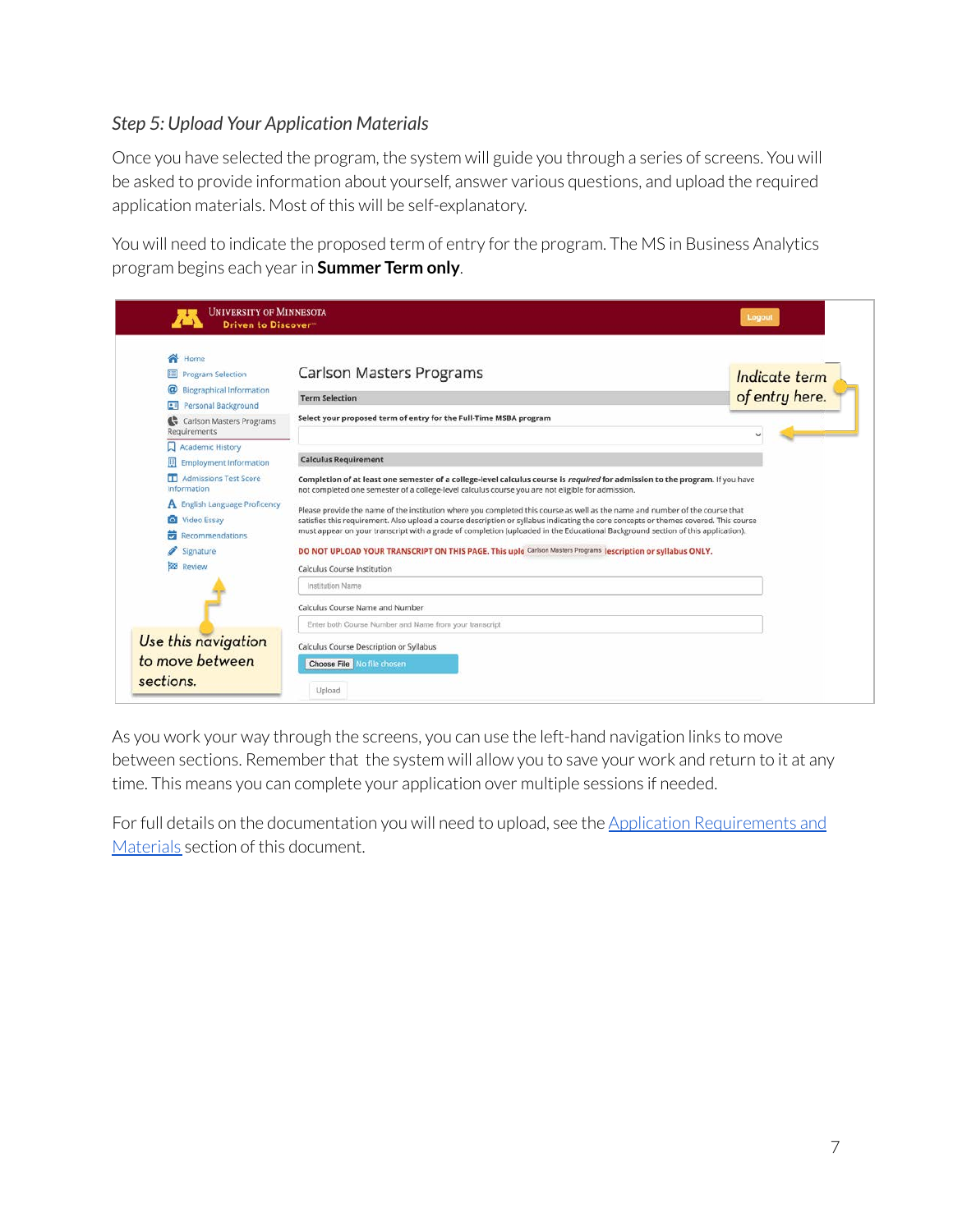#### *Step 6: Sign and Submit Your Application*

When you have provided all required materials, the portal will allow you to submit your application. Note that the application is not complete until your [recommenders submit the GMAC Common](#page-16-1) [Letter of Recommendation](#page-16-1) *and* we have received your [official test scores](#page-10-0). Applications must be completed before the deadline for which you would like to be considered.

You can use the "Review" tab in the navigation bar to see which sections you still need to complete.

| <b>UNIVERSITY OF MINNESOTA</b><br>Driven to Discover                                                                                     |                                                                                                                             |                                                        | <b>Logout</b> |
|------------------------------------------------------------------------------------------------------------------------------------------|-----------------------------------------------------------------------------------------------------------------------------|--------------------------------------------------------|---------------|
| Home<br>◚<br><b>Program Selection</b><br><sup>@</sup> Biographical Information<br>Personal Background<br>PU.<br>Carlson Masters Programs | Review<br>We have detected the following errors with your application.<br>These errors must be corrected before submission. |                                                        |               |
| <b>Requirements</b>                                                                                                                      | <b>Section</b>                                                                                                              | <b>Required Field or Error</b>                         |               |
| Academic History<br>圓<br><b>Employment Information</b>                                                                                   | Biographical<br>Information                                                                                                 | Country of Citizenship is required                     |               |
| <b>Admissions Test Score</b><br>ш<br>Information                                                                                         | @ Biographical<br>Information                                                                                               | Permanent and Mailing Addresses are required           |               |
| A English Language Proficency<br>Video Essay                                                                                             | <b>RE</b> Personal Background                                                                                               | High School Name and Graduation Date are required      |               |
| Recommendations<br>ㅎ                                                                                                                     | <b>Personal Background</b>                                                                                                  | U of M Affiliation is Required                         |               |
| Signature<br><b>23</b> Review                                                                                                            | Carlson Masters<br><b>Programs Requirements</b>                                                                             | Calculus Prerequisite Information Is Required          |               |
|                                                                                                                                          | Carlson Masters<br><b>Programs Requirements</b>                                                                             | Computer Programming Language Prerequisite Is Required |               |
|                                                                                                                                          | Carlson Masters<br><b>Programs Requirements</b>                                                                             | Personal Statement is Required                         |               |
|                                                                                                                                          | Carlson Masters<br><b>Programs Requirements</b>                                                                             | Term of Entry is Required                              |               |
|                                                                                                                                          | Academic History                                                                                                            | At Least One Undergraduate Institution is Required     |               |
|                                                                                                                                          | <b>Employment</b>                                                                                                           | Current or Most Recent Employer is Required            |               |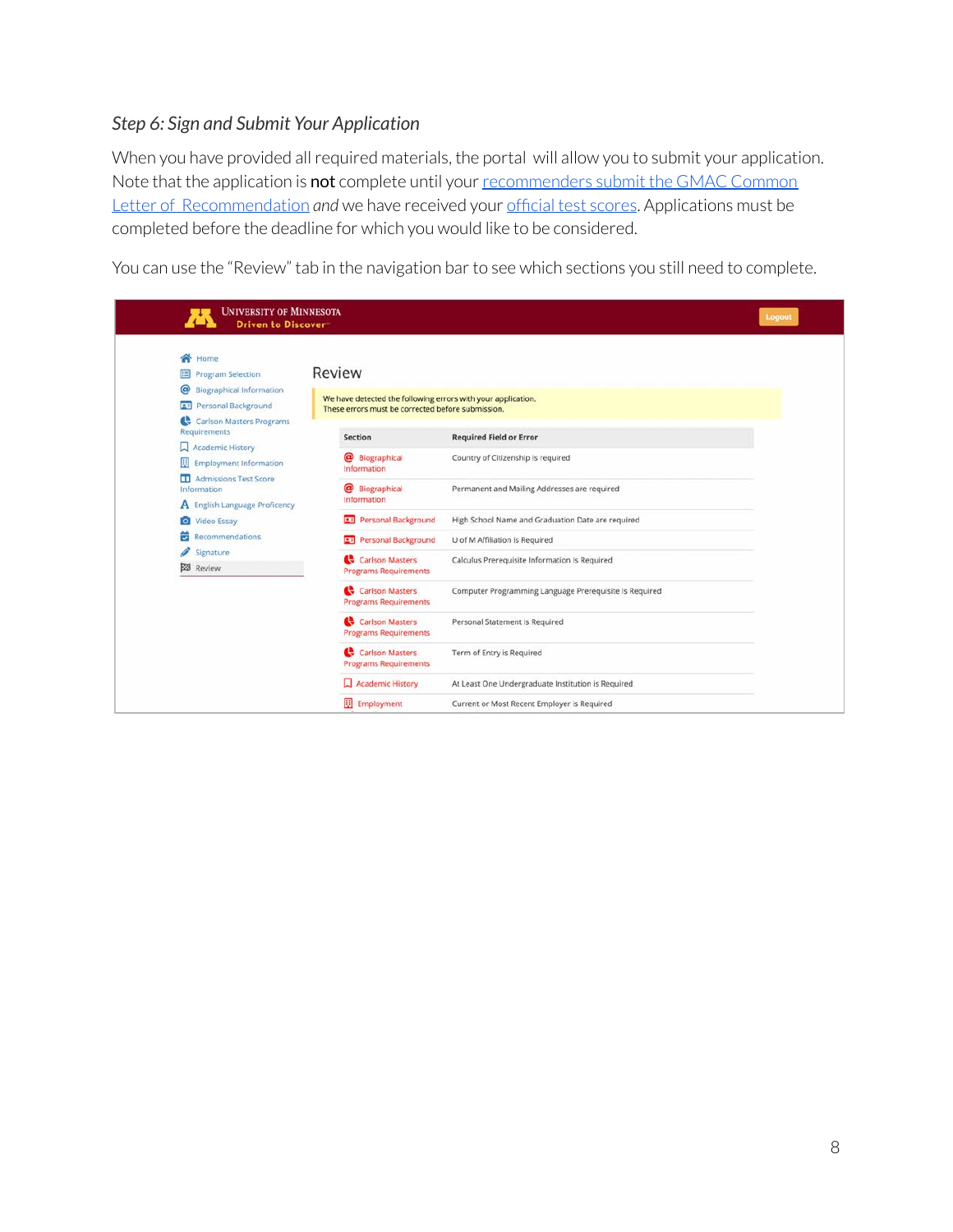## <span id="page-8-0"></span>Application Requirements and Materials

Applicants to the program must provide the materials listed below. Details and instructions follow.

- 1. Academic Transcripts
- 2. Completion of Calculus Course Documentation
- 3. Computer Programming Competency Documentation
- 4. GMAT or GRE Scores
- 5. English Language Test Scores (if applicable)
- 6. Resume or CV
- 7. Recommendations
- 8. Personal Statement (3 short answer essays compiled in one document)
- 9. Video Essay
- 10. Application Fee

### <span id="page-8-1"></span>Academic Transcripts

#### *Transcripts from an accredited college or university are required to show that you have earned a first university degree equivalent to a 4-year U.S. bachelor's degree.*

If you are unsure whether your degree is equivalent to a 4-year U.S. bachelor's degree, email your transcripts and proof of degree to the Office of Graduate Admissions at **[gsquest@umn.edu](mailto:gsquest@umn.edu)** and request a review.

A 3-year degree from India does **not** satisfy this minimum requirement; students with this type of degree must complete an additional year of post-baccalaureate study before applying to the program.

Unofficial transcripts can be submitted through the online application portal. You will need to submit a transcript from each college or university where you completed coursework before your application will be considered complete and reviewed by the admissions committee. For more information regarding transcripts/academic credentials you need to apply please [review these](https://grad.umn.edu/admissions/application-instructions/transcripts-credentials) [details.](https://grad.umn.edu/admissions/application-instructions/transcripts-credentials)

Non-English transcripts must be accompanied by an English translation.

If you have previously enrolled at any University of Minnesota campus, you can obtain electronic copies of your transcripts from [OneStop student services.](http://onestop.umn.edu/grades_and_transcripts/unofficial_transcripts.html)

**If admitted,** you must submit official transcripts or academic records prior to your enrollment at the University of Minnesota. Official transcripts must be sent directly to the Office of Graduate Admissions Office from the institution. An official, certified (signature and seal) English translation must accompany non-English transcripts. The University of Minnesota reserves the right to require the submission of official transcripts or credentials any time during the admission review process.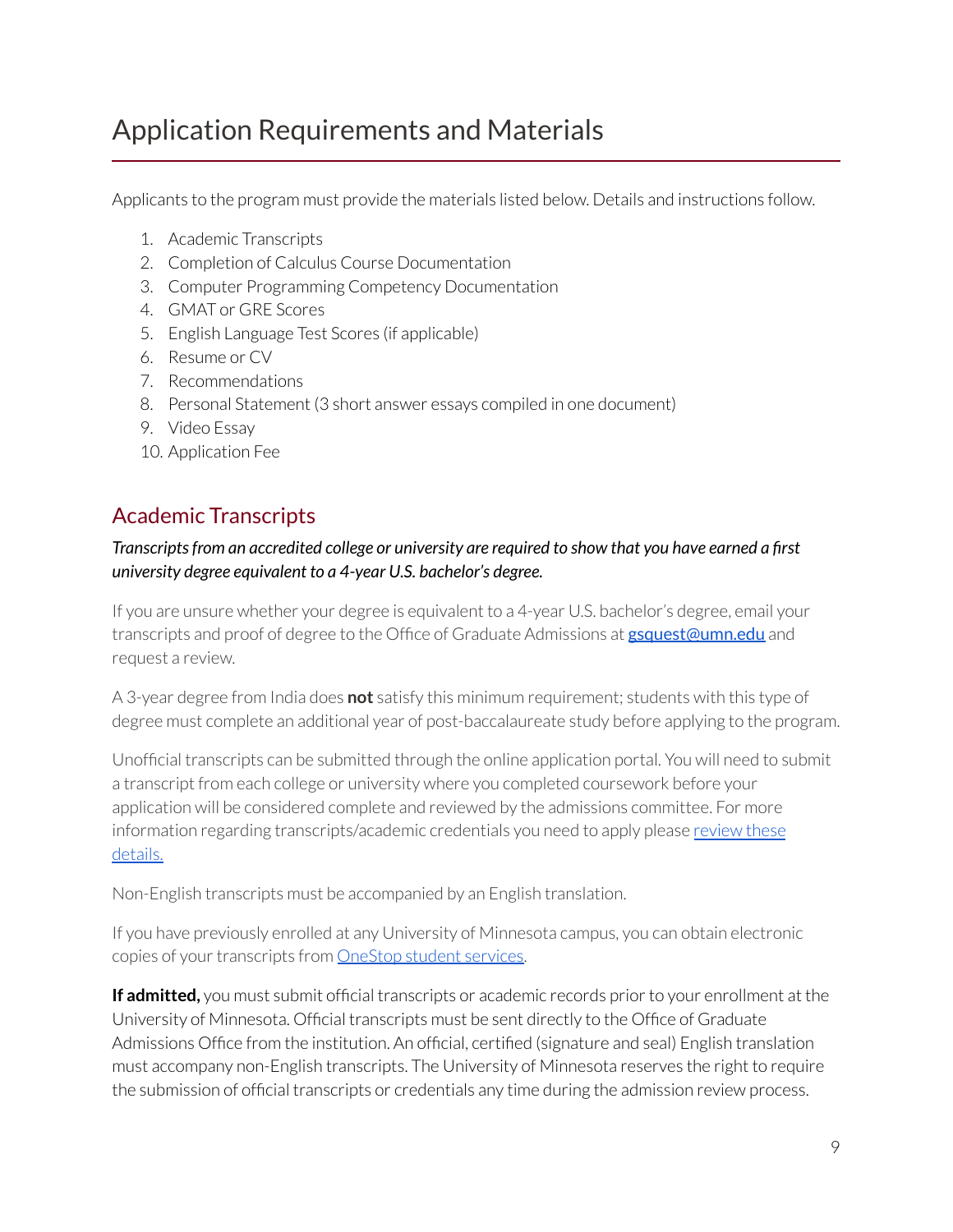### <span id="page-9-0"></span>Completion of Calculus Course Documentation

#### *You must provide documentation that you have successfully completed at least one semester-long college-level calculus course.*

The calculus course must be at the level of Calculus I or higher, and must appear on an academic transcript from an accredited university or college. Upload a course description or syllabus in the first upload on the "Carlson Masters Programs requirements" page of the application for the course that satisfies this requirement.

Please note that online courses offering only certificates of completion (e.g., MOOCs or similar) do not satisfy the calculus requirement. Course credits and final grade must be awarded from an accredited university or college, on an academic transcript.

Applicants who have not yet completed a calculus course should not submit an application to the program until they have completed the course and received a final grade.

### <span id="page-9-1"></span>Computer Programming Competency Documentation

#### *You must provide documentation that you have demonstrated competency in at least one of the following computer programming languages: Python, R, C, C++, C#, VB, Java, or PHP.*

Competency is required in only **one** of these languages. Competency may be demonstrated one of three ways:

- 1. *Academic Coursework*: University class on transcript showing formal education in, and successful completion of programming coursework as an undergraduate or graduate. **Upload a course description or syllabus** that includes the name of the programming language learned. This course must appear on your transcript (uploaded in the Educational Background section of this application.) Do not re-upload your transcript on the "Carlson Masters Programs requirements" page of the application; this upload must be a course description or syllabus indicating the language learned in your programming class.
- 2. *Professional Experience*: Resume indicating specific projects, assignments, or responsibilities with clear details of how computer programming was utilized in a professional, full-time work capacity. Simply listing the programming language you know is not sufficient. You must have bullet points indicating which programming language you use and how you use the programming language to complete your professional work.
- 3. *Completion of Online Course*: Certificate of completion for online coursework in computer programming with a course duration no less than 20 hours. Please upload an official, verifiable certificate of completion on the "Carlson Masters Programs requirements" page of the application. If the certificate title does not include the programming language used, please include a course description or syllabus with the upload indicating programming language taught.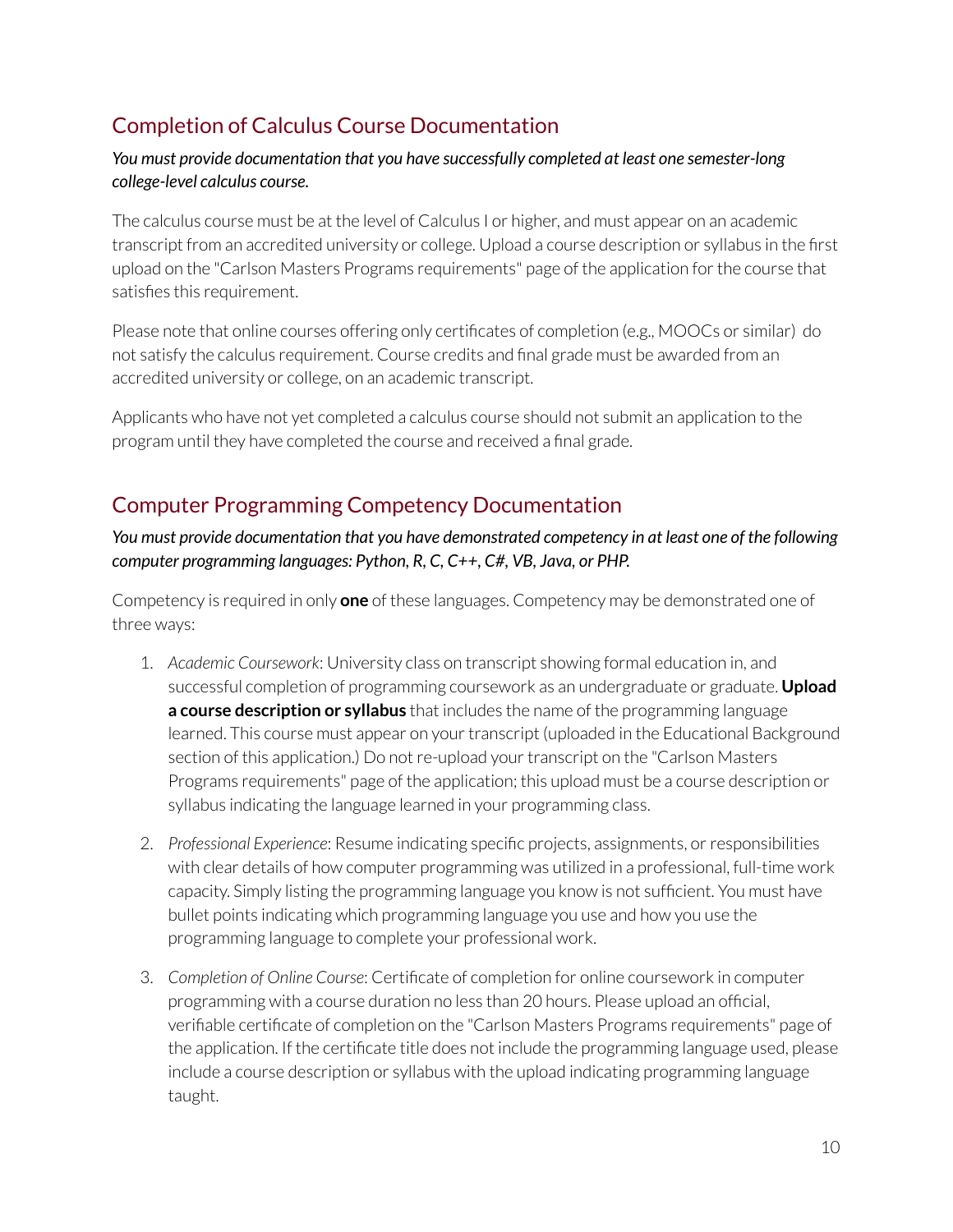Applicants who have not yet satisfied the computer programming requirement should not submit an application to the program until they can demonstrate competency in one of the three ways listed above.

### *No programming experience?*

Completing an online certificate course or program can satisfy this requirement. Learning platforms such as Coursera, Udemy, edX, and many others offer a variety of online courses on the fundamentals of programming languages.

Tips for selecting an online certificate course:

- Make sure the course is at least 20 hours in duration and provides a verifiable certificate of completion. (You will need to upload the certificate with your online application.)
- Consider choosing a Python course. The MSBA curriculum makes early and heavy use of Python. Therefore we recommend choosing this language for your certificate course. Other programming languages satisfy that satisfy this admissions requirement include:, R, C, C++, C#, Visual Basic (VB), Java, or PHP
- When searching for courses, use terms such as "for Beginners," "for Everybody," "Crash Course," "Basics," "Introduction," "Bootcamp," "Zero to Mastery," or "Zero to Hero".

### <span id="page-10-0"></span>GMAT or GRE Scores

#### *You must submit your scores from the GMAT or GRE General Test taken within five (5) years of your application date.*

Unofficial test scores should be entered directly into the online application.

Official test scores should be received before the deadline for which you would like to be considered:

- For **GMAT**, arrange for the testing service to send an official score report to code **D2N-VJ-05**, Carlson Master of Science in Business Analytics. Results arrive 2-3 weeks after the test.
- For GRE, arrange for the testing service to send an official score report using institution code **6874**, U of MN graduate school. For department code, you may enter **4323** for Business Data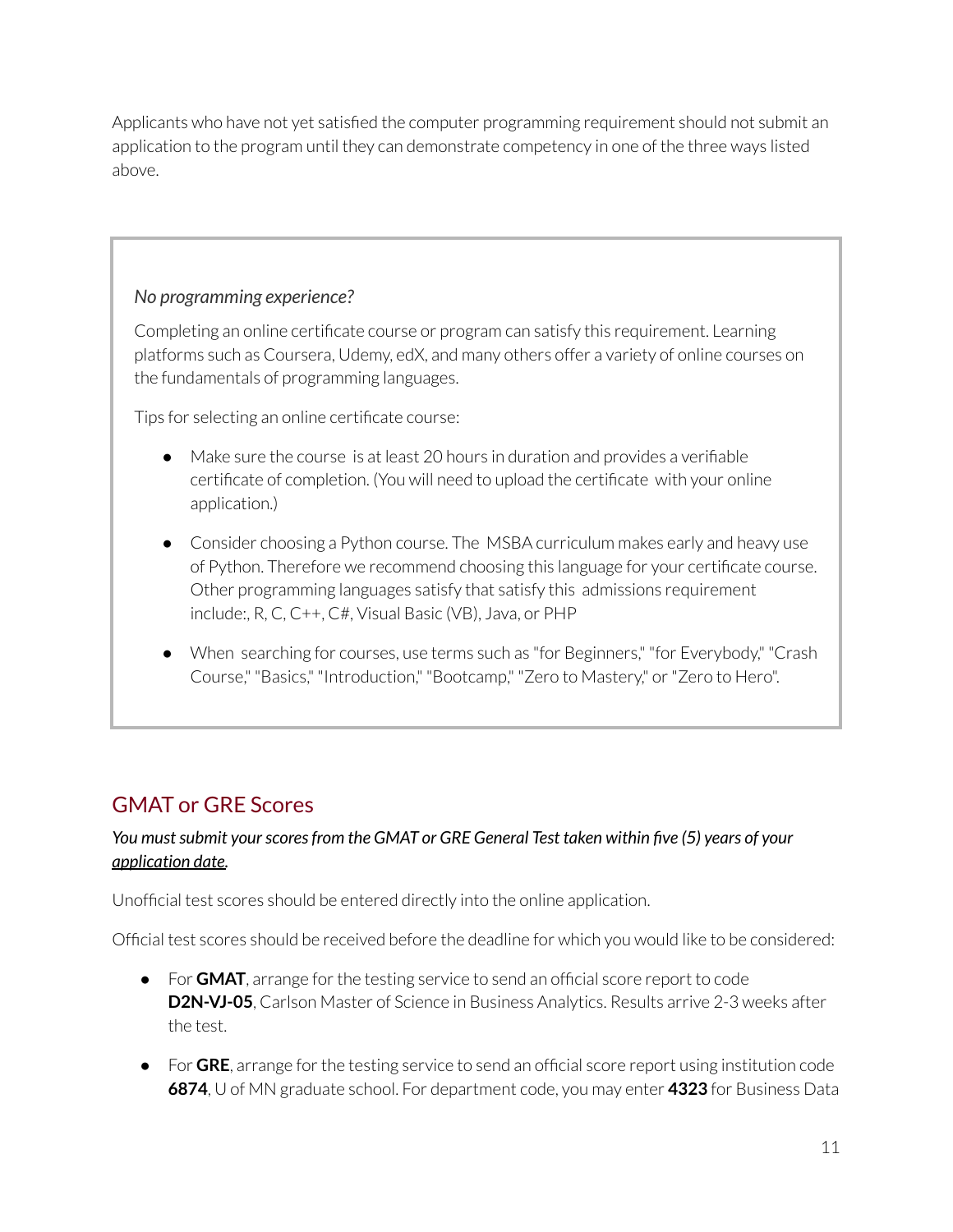Analytics, although your score report will be matched to your application regardless of the department code you enter. Results may take up to 8 weeks to arrive.

NOTE: Applicants interested in pursuing a career in consulting should plan to take the GMAT as many consulting firms do consider these scores when assessing candidates. [\(Take a sample GMAT](https://carlsonschool.umn.edu/node/81661) [test here.](https://carlsonschool.umn.edu/node/81661))

### *GMAT/GRE Waivers for University of Minnesota Students and Recent Graduates*

Under certain circumstances, applicants may petition to have the GMAT/GRE requirement waived. Specifically, a waiver of the GMAT/GRE exam may be considered if the applicant meets the following minimum requirements:

- 1. Applicant must be completing or have completed an undergraduate, graduate, or doctoral degree **at the University of Minnesota** in one of the following academic terms: Spring 2022, Summer 2022, Fall 2022, or Spring 2023.
- 2. Applicant must have an overall cumulative GPA of 3.0 on a 4.0 scale. Individuals with transfer coursework must provide ALL detailed transcripts.
- 3. Completion of prerequisite courses in statistics, math, and programming (at least one in each area) per requirements detailed below:

**Statistics:** Semester-long college-level statistic course(s) covering probability, statistical inference, regression, confidence intervals, hypothesis tests, and related concepts, with final grade(s) appearing on an academic transcript.

✅ Example course that **satisfies** this requirement: STAT 3021 Introduction to Probability and Statistics

❌ Example course that **does not** satisfy this requirement: STAT 1001 Introduction to the Ideas of Statistics

**Math:** Semester-long college-level calculus course(s) covering logarithms, polynomials, integrals, differential equations, derivatives, limits, functions, and related concepts, **or**, higher-level algebra course(s) covering vectors, dimensions, matrices, transformations, and related concepts. Academic transcript must show final grade(s).

✅ Example courses that **satisfy** this requirement:

- MATH 1271/1371/1571H Calculus I
- MATH 1272/1372/1572H Calculus II
- MATH 2243/2373/2574H Linear Algebra and Differential Equations
- MATH 2263/2374/2573H Multivariable Calculus and Vector Analysis

❌ Example courses that **do not** satisfy this requirement: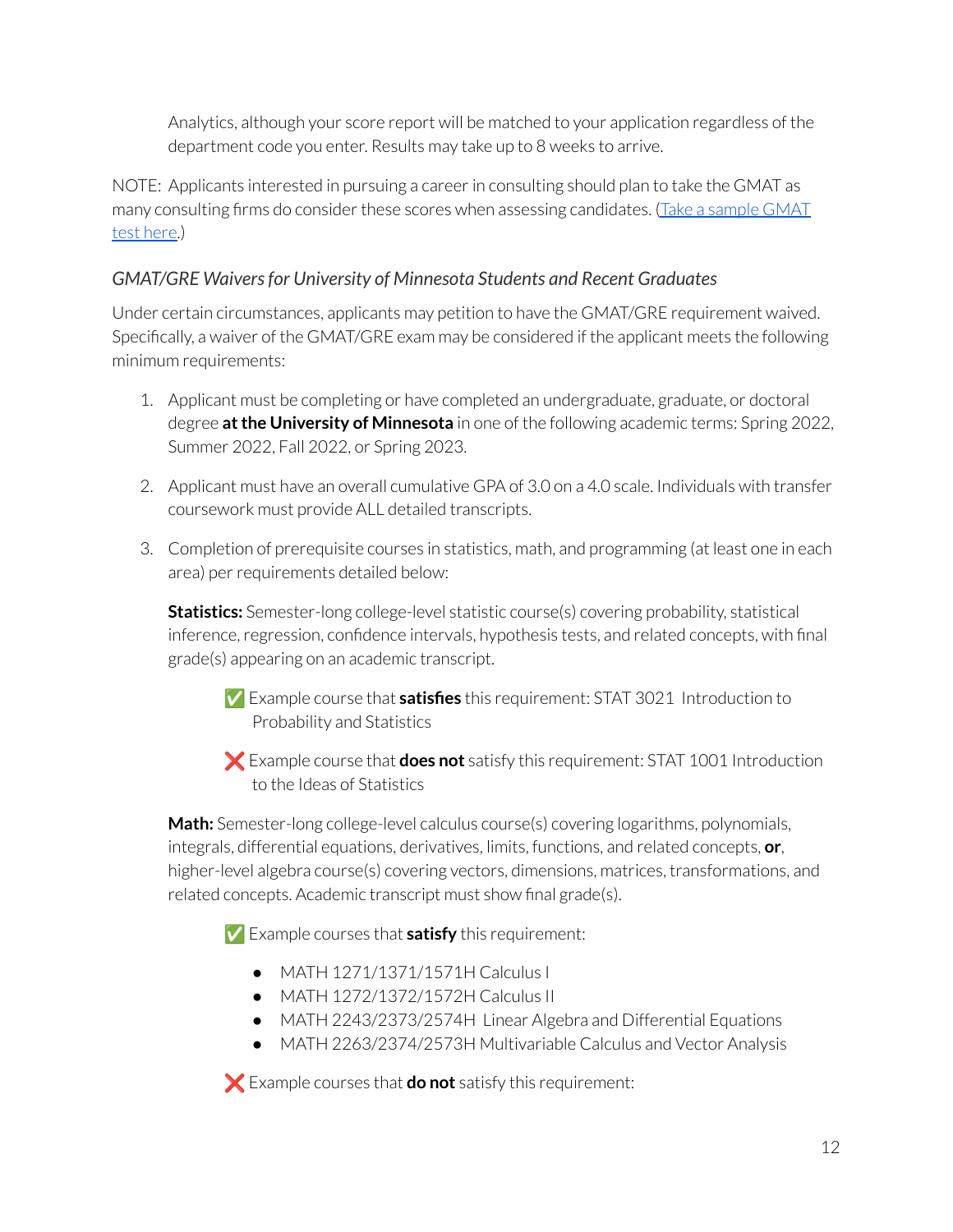- MATH 1142 Short Calculus
- MATH 1155 Intensive Precalculus
- MATH 1031 College Algebra and Probability

**Programming:** Semester-long college-level programming course(s) designed specifically to teach one of the following programming languages: Python, R, C, C++, C#, VisualBasic (VB), Java, or PHP. Online certificates and professional experience cannot be used to satisfy the programming prerequisite if you are requesting the waiver; it must be a full college course, with final grade(s) appearing on an academic transcript.

✅ Example courses that **satisfy** this requirement:

- CSCI 1113 Introduction to C/C++ Programming
- IDSC 3101 Introduction to Programming
- IDSC 3102 Intermediate Programming

❌ Example courses that **do not** satisfy this requirement:

- IDSC 3001 Introduction to Information Technology in Business
- CSCI 1001 Overview of Computer Science
- STAT 3032 Regression and Correlated Data\*

*\* Although the R programming component of this course would satisfy the programming prerequisite for admission consideration, the programming requirement for the test waiver is stricter and we require a course dedicated fully to the instruction of programming and a specific programming language.*

The example courses above are not an exhaustive list; they are just a few of the courses that do or do not satisfy each requirement.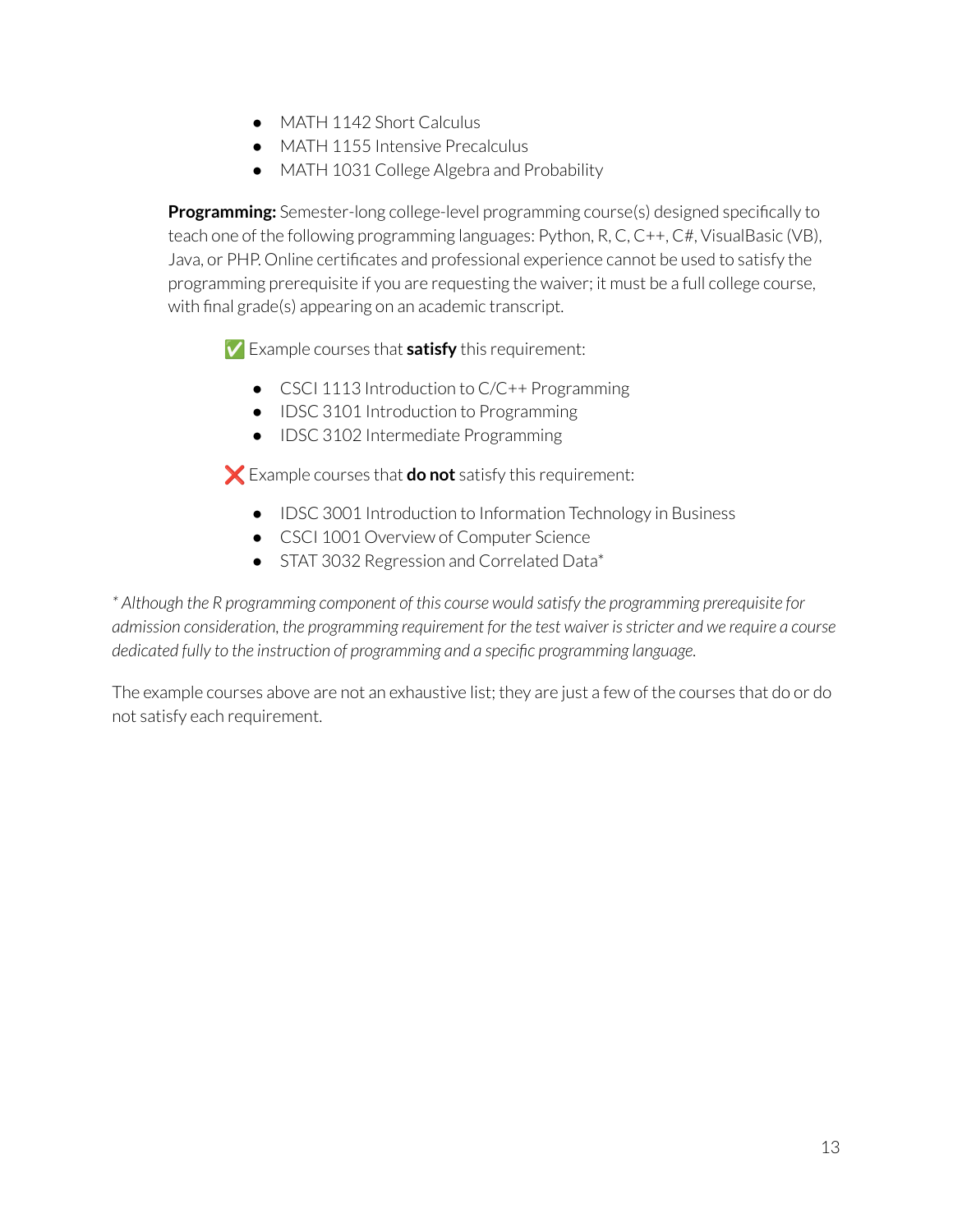#### *How to Apply for the GMAT/GRE Waiver*

If you meet the requirements outlined above and wish to apply for the waiver, you can do so in the online application portal by following the steps outlined below. If you intend to apply, you should request the waiver **before** you submit the rest of your application. Your request will be reviewed by the MSBA Admissions Team, and you will be notified in 1-2 weeks. Direct questions about waivers to msba@umn.edu.

- 1. Within your active application, navigate to "Admissions Test Score Information" and select "Request a Waiver" from the dropdown menu.
- 2. Follow the prompts and instructions to upload or complete the required fields for waiver consideration.
- 3. Once the required items have been uploaded, the text will turn from red to green. Follow the instructions to confirm and submit your request.

#### **Note:** Requesting a waiver **does not** guarantee that one will be granted.

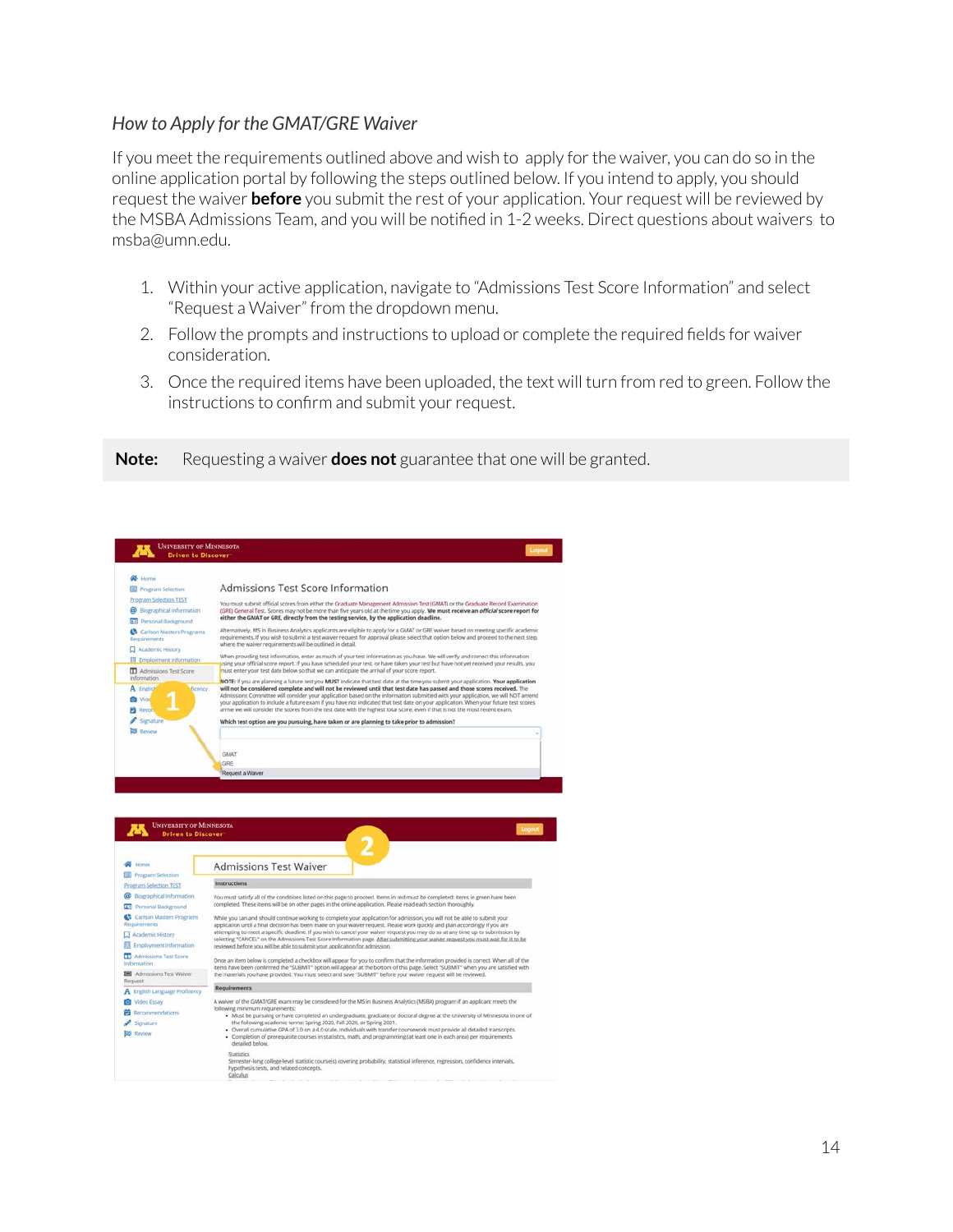### English Language Test Scores

*This requirement applies only to international and domestic applicants whose first language is not English. Proof of proficiency is measured by exams such as TOFEL and others; exams must be completed within two years of program start date.*

International and domestic applicants whose first language is not English must provide proof of English language proficiency. Proof of English language proficiency is measured according to the categories detailed below.

Proficiency may be demonstrated by any of the following means, as detailed below:

- 1. Post-Secondary Coursework
- 2. Minimum Exam Scores from a Qualifying Test Service
	- a. TOEFL Exam
	- b. IELTS Exam
	- c. PTE Academic Exam
	- d. Duolingo English Test (DET)

**Note:** We do **not** offer an option for English language proficiency assessment upon arrival on campus.

#### *Post-Secondary Coursework*

Test scores are not required for applicants who have completed post-secondary coursework in:

- United States
- Canada (except Quebec)
- United Kingdom/Ireland
- Australia
- New Zealand

To qualify for exemption, the coursework:

- Must consist of least 16 semester credits or 24 quarter credits,
- Must not include English as a Second Language (ESL) coursework, and
- Must have been completed within 2 years of the program start date, and
- Must have been completed while living in one of the countries listed above.

**Note:** You are **not** exempt if you have lived in an English-speaking country for several years, but have not completed any prior education in English.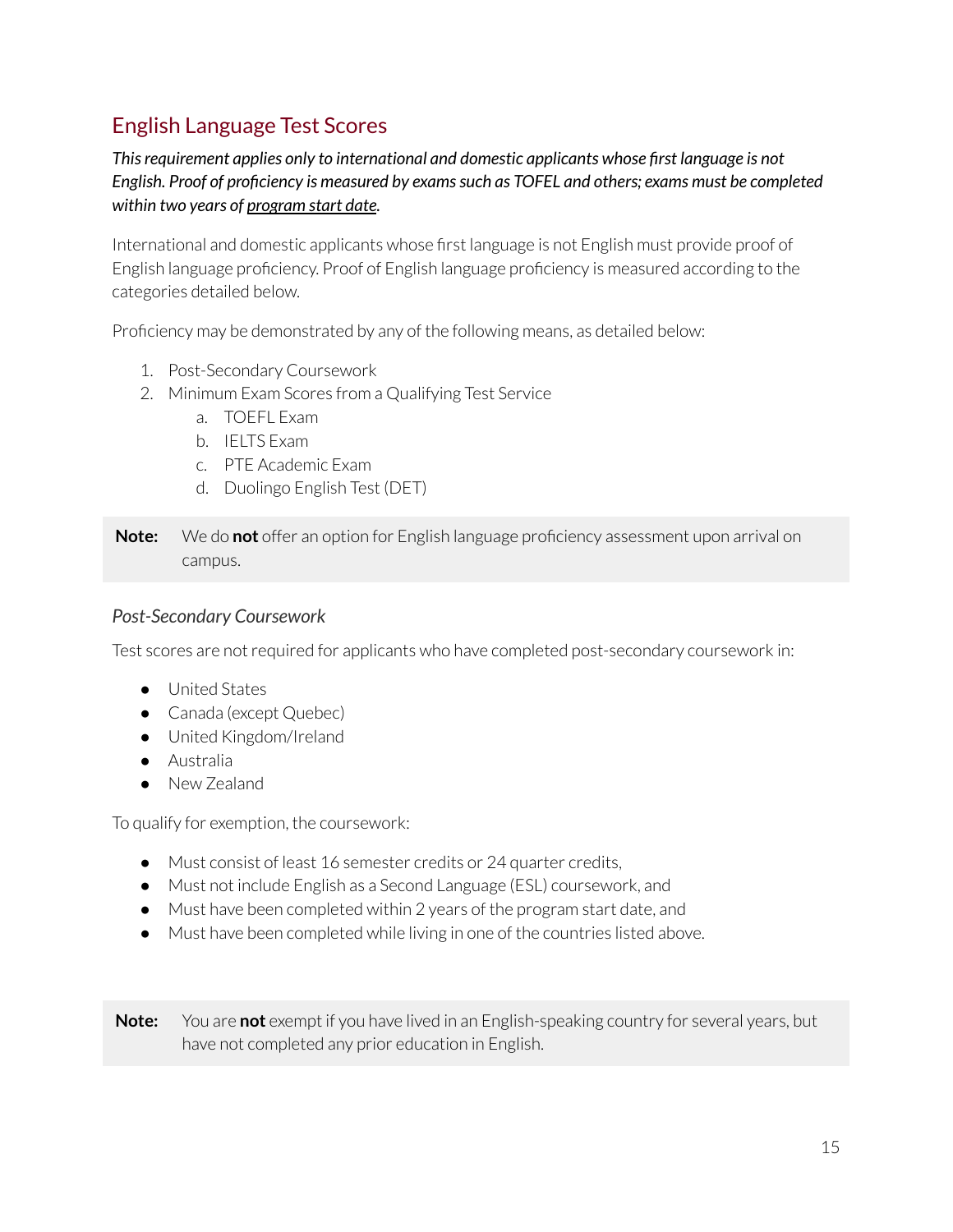### *Minimum Exam Scores from a Qualifying Test Service*

You may demonstrate English language proficiency by taking any of the following exams. Your exam date must be within two years of the **graduate program start date** and meet minimum requirements. Minimum scores are University requirements; no exceptions can be made. **We do not offer English language assessment upon arrival to campus.**

| <b>Test</b>              | <b>Graduate School Minimum</b><br><b>Requirements</b>                                                                                                                 | <b>Notes</b>                                                                                                                                                                                                                                                                                                                                                                                                                                                                                      |
|--------------------------|-----------------------------------------------------------------------------------------------------------------------------------------------------------------------|---------------------------------------------------------------------------------------------------------------------------------------------------------------------------------------------------------------------------------------------------------------------------------------------------------------------------------------------------------------------------------------------------------------------------------------------------------------------------------------------------|
| <b>TOFEL Exam</b>        | Total Score: 79<br>Writing Subscore: 21<br>Reading Subscore: 19<br>Typically, competitive candidates<br>have average scores of 90-105 on<br>the internet-based TOEFL. | The University of Minnesota Twin Cities does<br>not consider MyBest Scores: Sum of Highest<br>Section Scores of the TOEFL iBT Score<br>Report to meet the minimum total score<br>requirement for admission. Applicants<br>should self-report their highest Total Score<br>from the one test date in the Application for<br>Admission. Applicants should also submit the<br>official TOEFL IBT scores via ETS.<br>Institution Code: 6874, U of MN Grad. Sch.<br>Department Code: 02, Grad Sch Mgmt |
| <b>IELTS Exam</b>        | Total Score: 6.5<br>Writing Subscore: 6.5<br>$\bullet$<br>Reading Subscore: 6.5                                                                                       |                                                                                                                                                                                                                                                                                                                                                                                                                                                                                                   |
| PTF Academic<br>Exam     | Total Score: 59<br>Writing Subscore: 59<br>Reading Subscore: 59<br>Typically, competitive candidates<br>have a total score of 65 or higher.                           |                                                                                                                                                                                                                                                                                                                                                                                                                                                                                                   |
| Duolingo<br>English Test | Overall Score: 120 or<br>above<br>Subscore for Literacy<br>section: 120 or above                                                                                      | Due to the COVID-19 pandemic, the<br>Duolingo English Test will be accepted for<br>2022. For more information, visit visit the<br>Duolingo website:<br><b>Preparing for the Duolingo Exam</b><br>Scheduling the Exam<br><b>Frequently Asked Questions</b>                                                                                                                                                                                                                                         |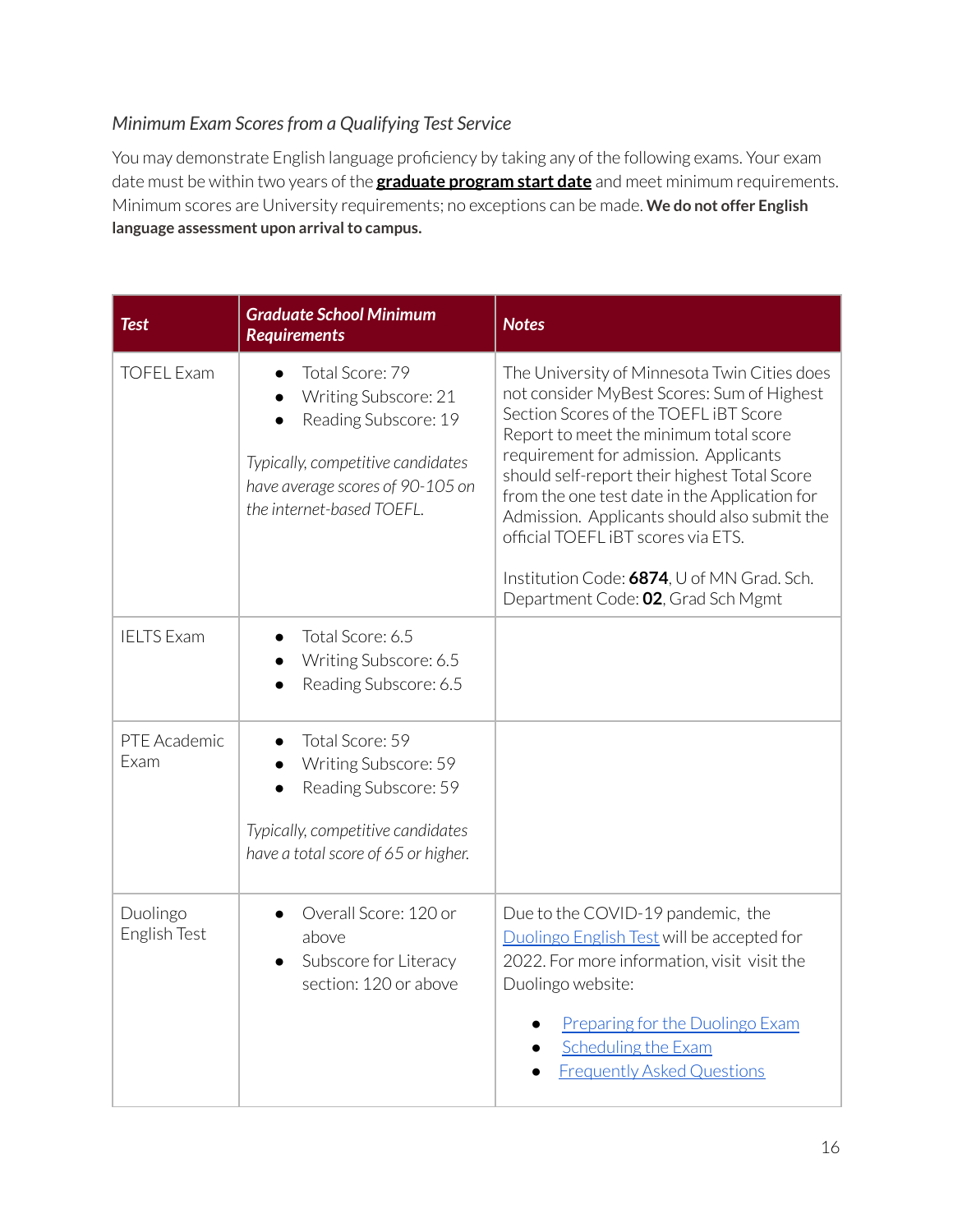### *Questions*

Details regarding the English language proficiency requirement are available from the University of Minnesota's [Office of Graduate Admissions](https://grad.umn.edu/admissions/application-instructions/international-student-resources/english-language-proficiency) website. For questions regarding English language proficiency, please contact the Office of Graduate Admissions at [gsquest@umn.edu.](mailto:gsquest@umn.edu)

### <span id="page-16-0"></span>Current Resume or CV

#### *Provide a current resume detailing your employment history and professional experience. Also include relevant quantitative/technical project experience.*

Full-time work experience is not required, but preferred. We strongly recommend having at least some related internship(s) involving analyzing data, using technical software, and/or applying computer programming languages (e.g., Python, R, SQL, C, C++, C#, VB, Java, or PHP), in addition to having related academic or extracurricular experiences.

Please observe these guidelines when preparing your resume:

- List both the employer and the official position you held.
- Specify both month and year for dates of employment in each position.
- Detail job responsibilities and accomplishments in approximately 3-5 bullet points.
- Include details of any programming languages, technical software, and/or analytical methods used in each position.
- Include a separate section for academic projects with significant quantitative and/or technical components, if you wish.

For additional guidance, watch a video tutorial from our [Graduate Business Career Center \(GBCC\)](https://sites.google.com/umn.edu/gbcc/students/resumes), and view the corresponding template.

### <span id="page-16-1"></span>Recommendations

#### *Provide the names and contact information for two persons who can speak to your ability to succeed in the program.*

Recommendations may come from any combination of professional and academic recommenders; however, we suggest that at least one recommendation come from a supervisor if you have professional experience.

**You do not need to solicit letters of recommendation** from your recommenders. We partner with [GMAC for the Common Letter of Recommendation,](https://www.gmac.com/reach-and-recruit-students/prepare-candidates-for-the-exam-classroom/common-letter-of-recommendation-lor) so you simply need to provide contact information, directly in your online application, for your recommenders, and the form will be automatically routed to them via email for completion. The form does include an optional section to attach a letter of recommendation if your recommender chooses to add that component.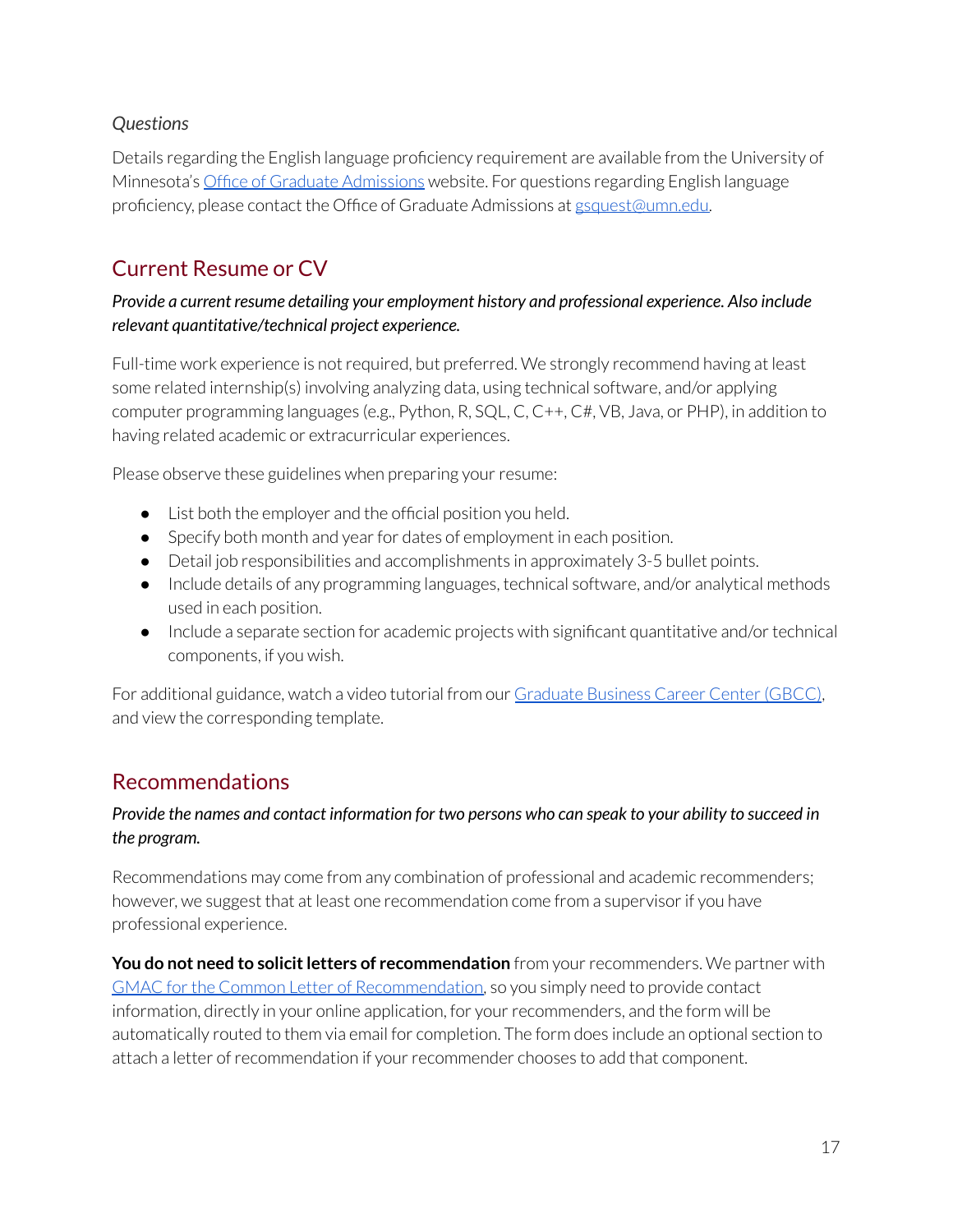Both recommenders must complete the GMAC form before your application is considered complete. This means all recommendations must be received before the deadline for which you would like to be considered. Therefore, **we recommend starting your application early and entering the recommender contact information right away.** This will give your recommenders the maximum time to respond while you work on the other parts of your application.

### <span id="page-17-0"></span>Personal Statement

#### *Prepare a written statement responding to the following questions.*

To be considered for admission to the program, please submit essay responses to the three prompts below (approximately 2 pages maximum). **Please answer each prompt as a separate short essay. You may copy and paste the below prompts into a single document.** The admissions committee will review both the content of your responses and your ability to communicate clearly in writing.

- 1. Why are you interested in studying at the Carlson School of Management at the University of Minnesota? What draws you to the Carlson School's Business Analytics program specifically? (approximately 200 words)
- 2. Briefly discuss your short- and long-term career goals. How will completing the Business Analytics program at this time help you toward achieving your goals? (approximately 275 words)
- 3. An aptitude for technical and quantitative work is necessary for success in the Business Analytics program. Please provide a specific example(s) from your past academic project, internship, or professional experience where you used a technical/quantitative tool or method to solve a problem. Please provide details describing the problem/situation; the actions you took; the specific tools, programming languages, and methods you used; and the results of your actions. (approximately 275 words)

### <span id="page-17-1"></span>Video Essay

#### *Prepare yourself to answer an impromptu question via video recording.*

The video essay is a required component of the application that provides candidates with an opportunity to show the admissions committee the authentic you. Think of this video essay as if you were answering an interview question with a member of our admissions committee.

You will need to use a computer with camera and microphone capabilities. You will have the ability to test your technology before starting the video essay and submit a practice video essay.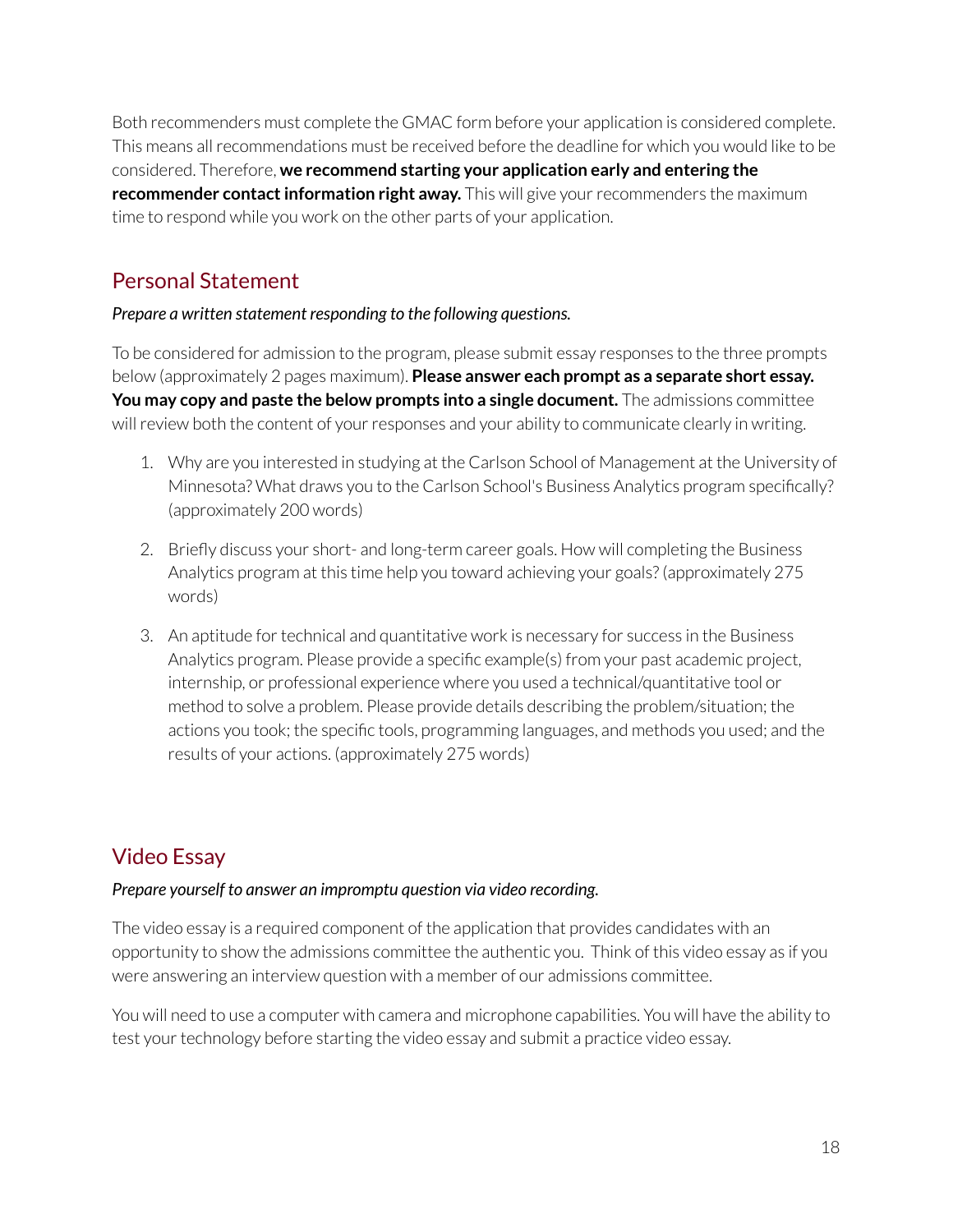You can test your technology and run the practice simulation as many times as you wish to be comfortable with the format and technology. You will be able to review your practice video essay(s) and your recording(s) will not be saved beyond the testing phase and will never be reviewed.

You can also practice responding to impromptu questions offline with a friend or colleague before completing the video essay portion of your application.

You will be prompted to click "Ready" once you are prepared to submit an official video essay. You will be asked one impromptu question from a bank of imaginative or behavioral questions selected by our admissions team.

Two minutes (120 seconds) will be provided to prepare an answer and two minutes (120 seconds) to record an answer. Recording will automatically stop after two minutes. You are not required to use the full two minutes. If you have time remaining once complete with your response, click the "Stop Recording" button to end the recording.

You will only be provided one attempt to record your official video essay.

#### *Interviews*

Admission interviews are by invitation only. Not all applicants will be interviewed.

Interviews may be conducted on campus or online via Zoom. The interview is approximately 30 minutes in length and aimed at better understanding a candidate's academic and professional background.

You should treat the interview as you would a job interview. Appropriate attire is business professional.

### <span id="page-18-0"></span>Application Fee

You will need to provide credit card or bank information to pay the required non-refundable application fee. The fee is \$75 for U.S. citizens, \$95 for international applications and U.S. residents with foreign credentials, and \$0 for applicants who served in the US Armed Forces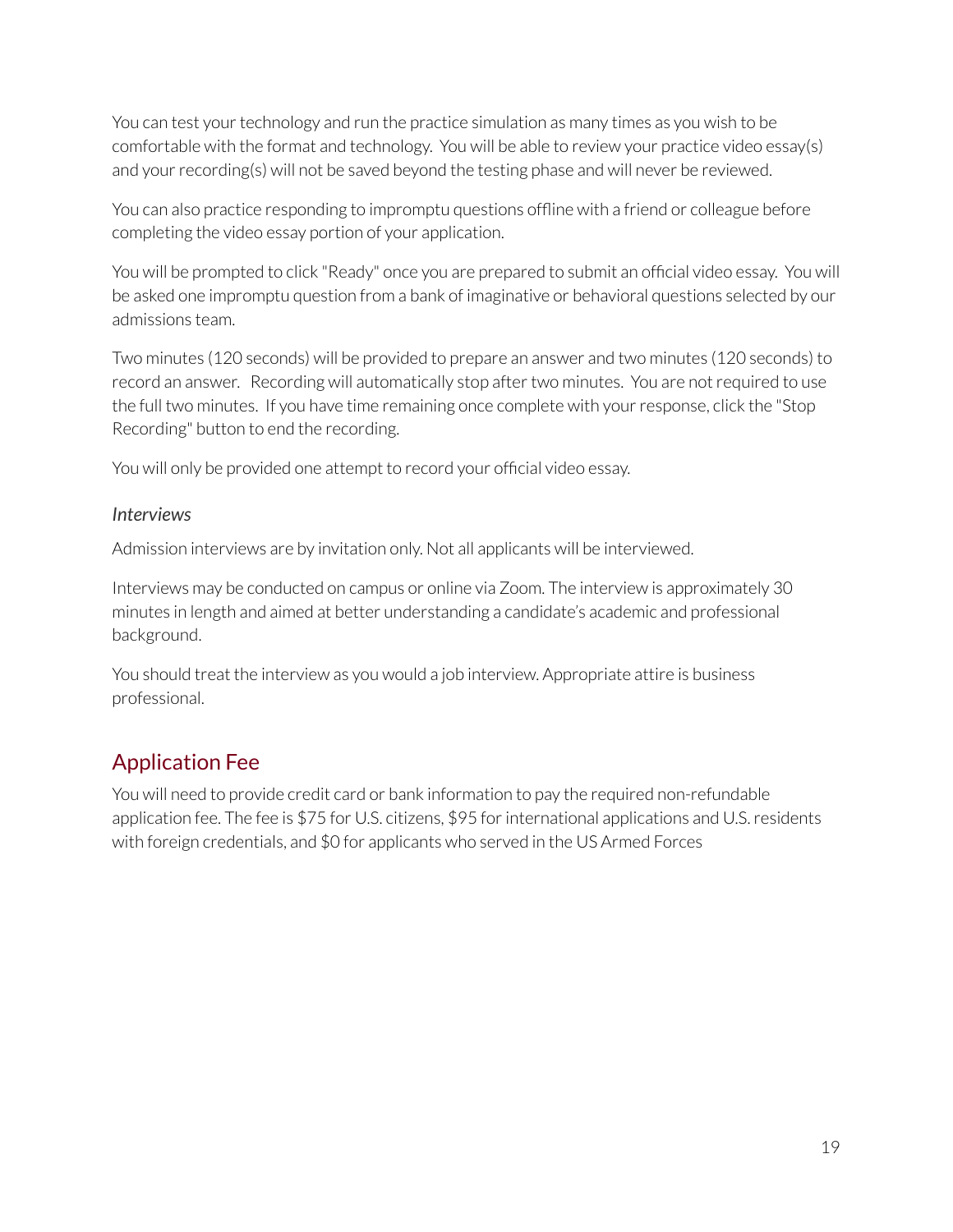<span id="page-19-0"></span>Answers to some common questions about the application process follow.

### What if my calculus course doesn't include 'Calculus' in the title?

A full-semester, university-level course without 'Calculus' in the title may still meet our calculus prerequisite if it covers topics at the Calculus I level or higher. You will need to upload a syllabus and/or official course description provided by your college or university in your application as proof of topics covered in your chosen course.

Please see the University of Minnesota's Calculus Leourse catalog entry for reference.

### What are my options if I don't currently meet the calculus requirement?

At least one completed, semester-long college level calculus course is required. There is no exemption to this requirement. Applicants who did not complete this requirement as part of their past undergraduate or graduate education should take a semester-long calculus course (typically Calculus I) at an accredited college or university prior to submitting their application. Community college courses are a popular, affordable option for our applicants, and certain online courses offer credits and final grades on an official academic transcript from an accredited university (e.g., Outlier's [Calculus I](https://www.outlier.org/products/calculus-i) course).

Please note that online courses offering only certificates of completion (e.g., MOOCs or similar) do not satisfy the calculus requirement. Course credits and final grade must be awarded from an accredited university or college, on an academic transcript.

### Does the MSBA program offer conditional admission if a prerequisite is in progress / not yet complete?

The MSBA program does not offer any form of conditional admission. All prerequisites must be completed prior to submitting an application, and all pieces of the application must be complete and received by us (including official English language test scores, GMAT or GRE official score reports, and at least two recommendations) in order for the application to be considered complete. Our admissions committee cannot begin reviewing application materials until all sections are complete.

### Are application fee waivers available?

All applicants for the MS in Business Analytics program are required to submit an application fee. The application fee will be automatically waived for any applicants who have served in the U.S. Armed